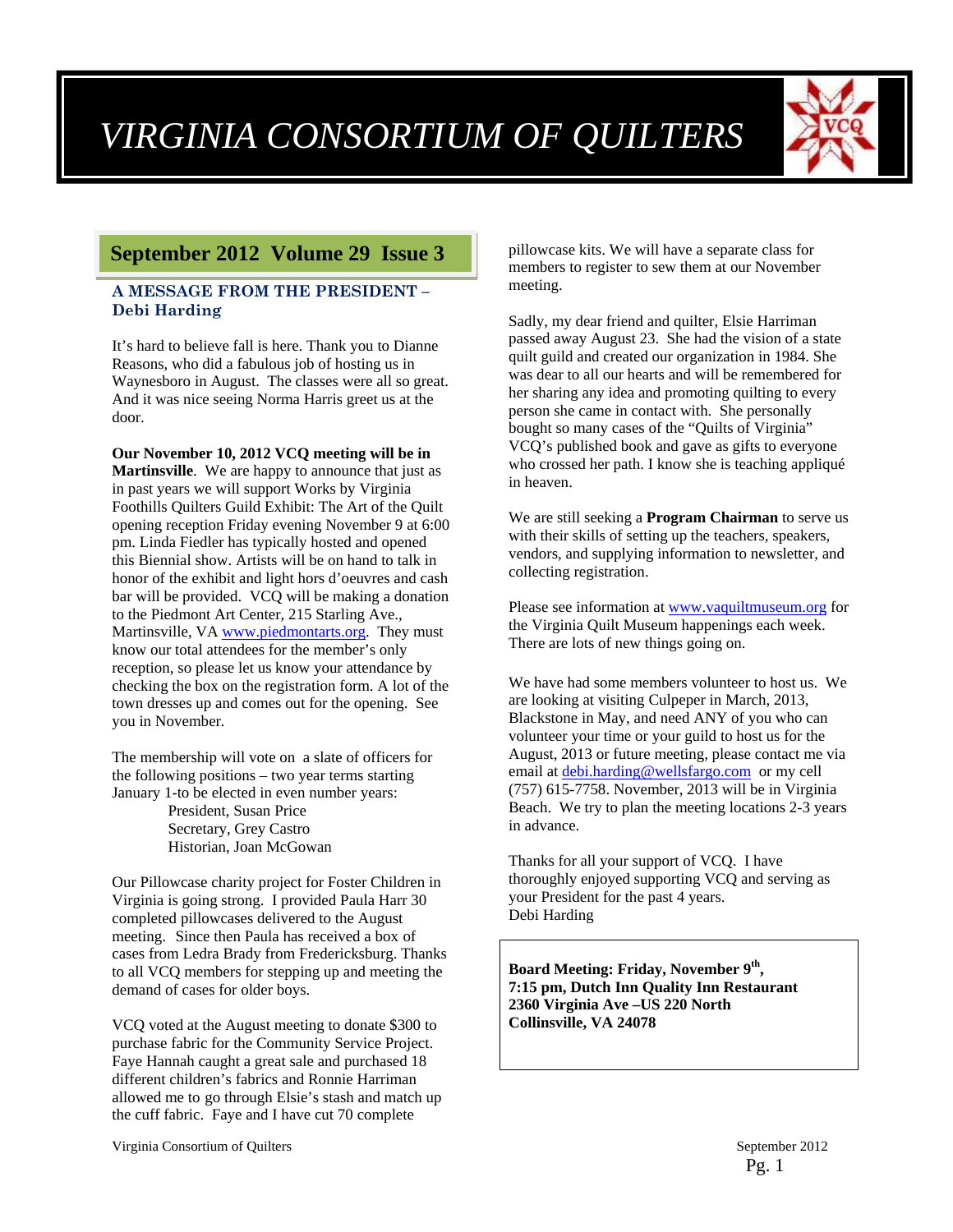*MEET YOUR BOARD OF DIRECTORS*  **President** *Debi Harding 757‐615‐7758* debi.harding@wellsfargo.com **Vice President Kathy McCrea**  kathy.mccrea@cox.net **Secretary Susan Price**  sueprice@cox.net **Treasurer Faye Hannah**  quilterfaye@cox.net **Membership Betty Blessin**  bblessin@triad.rr.com **Historian Joan McGowan** 703-323-6048 joquilter@aol.com

#### *Programs -* **Open Position**

*Facilities-* **Open Position** 

**Newsletter Heather Zavagnin**  queennefri@aol.com

**Print Publicity Heather Zavagnin**  queennefri@aol.com

**Webmistress Mary Grogan**  webmistress@vcq.org

**Documentation Kitty Bull** 804-748-8504 krabul@earthlink.net

**Celebration 2014 Betty Blessin**  bblessin@triad.rr.com **Heather Zavagnin**  queennefri@aol.com

#### **Area Representatives**

**One** - Northern VA **Joan McGowan** 703-323-6048 joquilter@aol.com

**Two – Northern Shenandoah Valley Dianne Reasons** dreasons@ntelos.net

**Three – Roanoke/Southern Shenandoah Valley Open Position** 

**Four ‐ Charlottesville‐Lynchburg, Culpeper. Deb Schupp** debschupp@mindspring.com

**Five ‐ Richmond Karen DuMont** 804-233-7750 *kmdumont@comcast.net*

**Six ‐ Fredericksburg Betty-Lee Stickler** 804-435-2574 *bpsmimi@sticklers.com*

**Seven ‐ Southwest Betty Blessin**  bblessin@triad.rr.com

**Eight ‐ Peninsula Bonnie Timm** 757-483-4909

**Nine** - Tidewater **Debi Harding** 757-615-7758 debi.harding@wellsfargo.com

#### **Advertising for Newsletter & Roster**

|                                                           | Newsletter | Roster  |  |
|-----------------------------------------------------------|------------|---------|--|
| <b>Business Card</b>                                      | \$10.00    | \$20.00 |  |
| $\frac{1}{4}$ Page                                        | 15.00      | 30.00   |  |
| $\frac{1}{2}$ Page                                        | 30.00      | 60.00   |  |
| Full Page                                                 | 50.00      | 100.00  |  |
| <b>Inside Back Page</b>                                   |            | 125.00  |  |
| Classified Ad $(50$ word max – Newsletter only) $$5.00$ – |            |         |  |
| available ONLY to VCQ Members                             |            |         |  |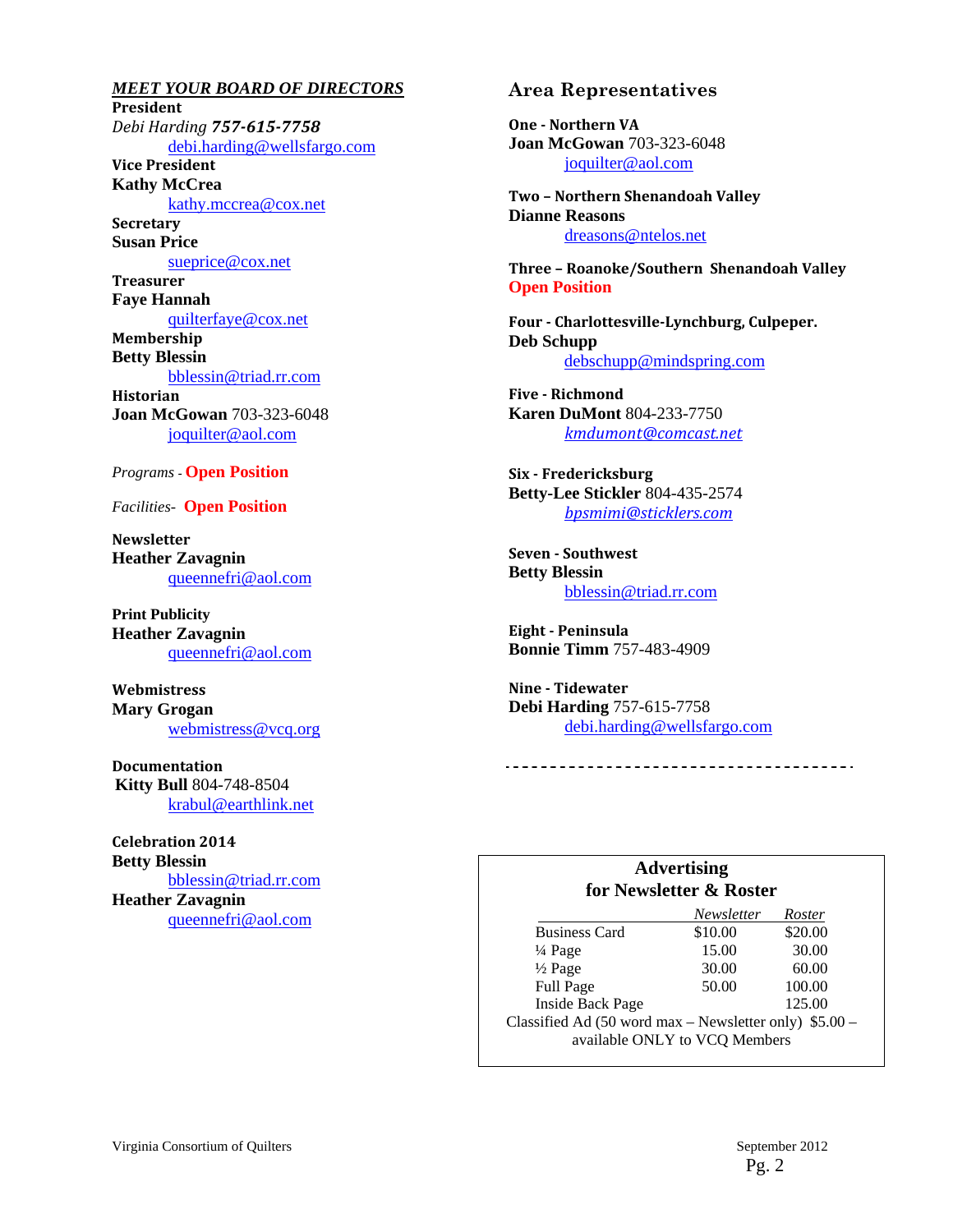#### **VCQ General Meeting**

Waynesboro, VA August 11, 2012 The meeting was called to order at 12:45 PM by Debi Harding, President. Josephine Millett explained a focus group survey for the Virginia Quilt Museum that she was asking VCQ members present to complete, to give the museum feedback on what they can do differently or better to meet the needs of Virginia quilters. Judith Shuey, museum director, also spoke, thanking VCQ for our ongoing financial support, and asking what sort of programs/events/education we want to see in the future.

Cards were passed around for Elsie Harriman, founder of VCQ, who is in a rehab facility, and for Kathleen Ackerson, whose son passed away. The minutes from the March meeting were presented; there were no questions or corrections. A motion was made, seconded and approved to accept the minutes.

Susan Virden presented a final financial report on Celebration 2012. All but \$573.82 of the total income was spent. The 2014 committee met Friday evening to begin planning for the next Celebration, which will be the last weekend of April, 2014.

Faye Hannah presented the treasurer's report which covers January through July. She noted that the Celebration expenses only reflect 2012 expenses, not the 2 year total. It was suggested that a column be added to the report for the current budget amount so comparisons can be made, which Faye agreed to incorporate in the next report. It was moved, seconded and approved to accept the report.

Betty Blessin, Membership Coordinator, reported that we have 262 members, 35 of whom are new members since January. Dianne Reasons, who coordinated the meeting, reported that we have 52 in attendance today, including the 4 teachers who are all members of the Shenandoah Guild. Lunch was provided by the Brown Bag Lunch company. The November meeting will be in Martinsville, staying at the Dutch Inn with the meeting at the First Baptist Church. Friday night features the opening of the Piedmont Art Center's Biennial Quilt Show curated by Linda Fiedler. We need local guilds willing to sponsor our meetings in 2013 and beyond. The board talked about returning to Blackstone and will check on dates for next year.

Our charity project of pillowcases for foster children continues. The agencies are in dire need of pillowcases for boys; the majority of the children who come into the system are teenage boys. The board has suggested that we have 1 class at each meeting be a pillowcase making class in order to continue generating a steady supply of the cases. Faye Hannah made a motion that we allocate \$300 for the purchase of fabric for making pillowcases at upcoming meetings. The motion was seconded and approved. The next newsletter deadline is September 14 for the November meeting. Send any articles or information to Heather Zavagnin. We received a certificate of participation from the Virginia Memorial Quilt Project for our participation in making quilts for the families of Virginia soldiers lost in the wars in the Middle East. This was our previous charity project that ended in 2011. There are additional copies of the lime green VCQ brochures available for area reps and others to distribute to local guilds and quilt shops. There is a documentation day scheduled for September in Luray which Kitty Bull is facilitating. Joan McGowan, Historian, had a display at Celebration of past brochures and favors. For our  $30<sup>th</sup>$  anniversary in 2014 she is working on a way to display the president's quilts made for all the past presidents. If you have an activity or event to publicize, send the information to Mary Grogan at

#### webmistress@vcq.org.

Kathy McCrea, Vice President presented the following slate of nominations for the board positions to be elected at the November annual meeting:

President - Susan Price

Secretary - Grey Castro

Historian - Joan McGowan

Other nominations may be made from the floor. Final announcements were to meet back in the same room at 3:30 for show and tell, after loading supplies and equipment in cars. Josephine Millett has 3 medallion quilt kits from the museum for sale. Under old business, we are still seeking volunteers to fill vacant positions including programs, facilities, and an area rep for the Roanoke area. Contact a member of the board if you are interested in any of these positions.

Meeting adjourned at 1:25 PM. Respectfully submitted, Susan Price, Secretary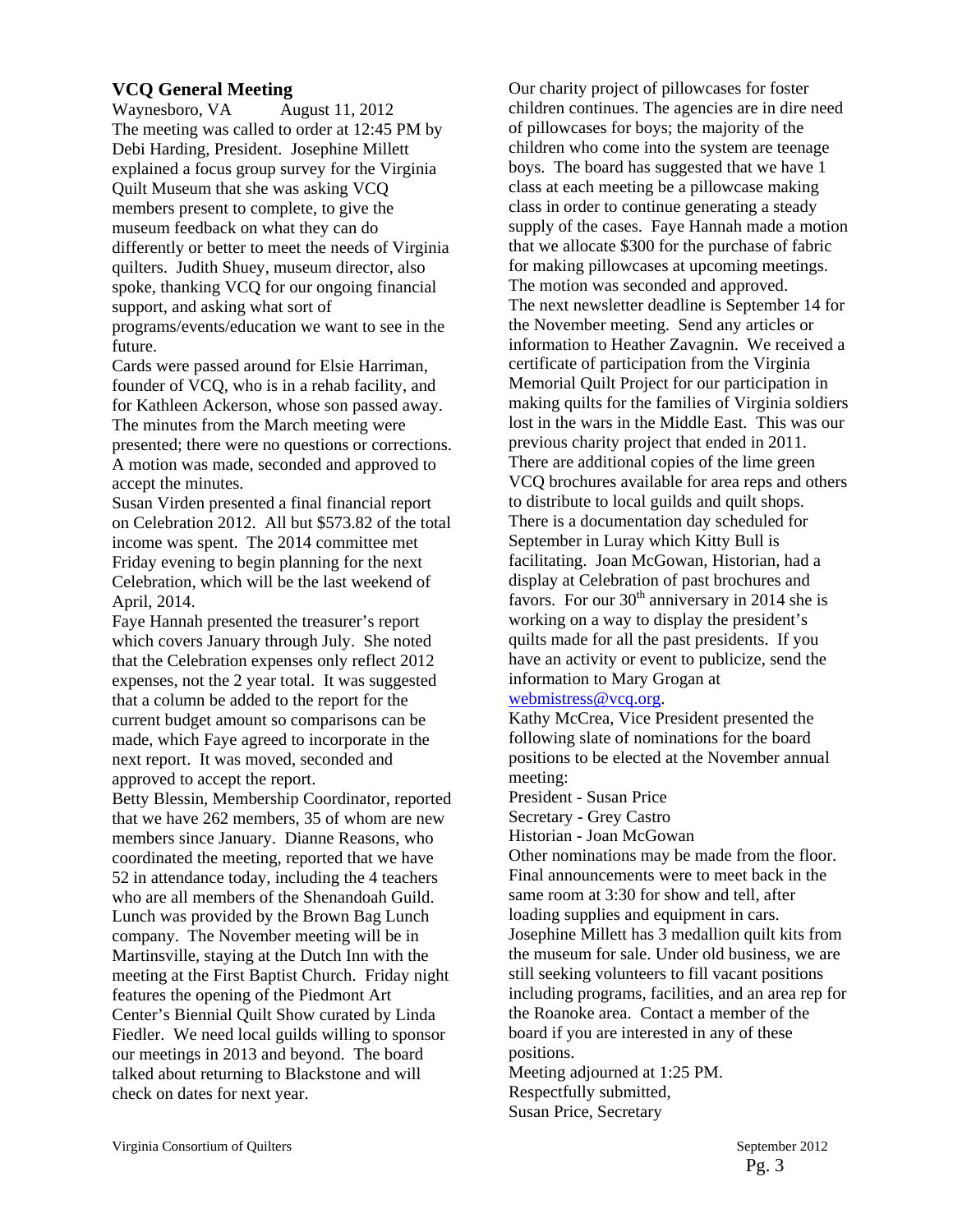**The current newsletter and past newsletters can be viewed and downloaded from the VCQ website at www.vcq.org**

 **Please contact Heather Zavagnin, queennefri@AOL.com or (770)845-5190, or Mary Grogan at webmistress@vcq.org if you are having trouble downloading a copy from the website or if you wish to receive a paper copy of the newsletter thru the US Postal Service.** 

 **If your current physical and/or email address needs to be updated, please fill out the application for membership form at the back of the newsletter or download from the website and send to Betty Blessin, the Membership Coordinator.** 

# **Calendar of Events**

**September 29 - 30, 2012 Old Church Gallery Quilters Guild Quilt Show** Hours: Saturday: 9 - 5, Sunday: 12 - 5

Admission is \$3, kids under 12 free.

### **October 4 - 8, 2012 Tour de Quilt**

A Quilter's Tour of Central Virginia. www.tourdequilt.com

### **October 27, 2012 Virginia Quilt Museum**

"Trash to Treasures" Pineapple Blocks using  $1\frac{1}{2}$ " strips.

Josephine Millett will hold a demonstration on the ruler and technique created by Gyleen Fitzgerald 11am; 1pm; and 3pm. No Charge for Members, Non-Member \$7.00 Admission Fee. Ruler and book will be available for purchase in the Museum Gift Store.

# **Calendar of Events Cont'd**

**November 9 - 18, 2012 Quilters' Quest** Shop Hop in Maryland and Northern Virginia www.quiltersquest.org/

**February 21-24, 2013 Mid-Atlantic Quilt Festival XXIV** Hampton Roads Convention Center

**May 31 – June 2, 2013 Quilters Unlimited 40th Anniversary Quilt Show "Fabulous at Forty"**

## **VCQ Events:**

**March 9, 2013: Culpeper May 11, 2013: Blackstone August 10, 2013: Location TBD November 9, 2013: Virginia Beach**

The following are the **Deadline Dates** for item submissions **to the newsletter staff**:

Material can be sent electronically (preferred) to queennefri@aol.com OR mailed to: Heather Zavagnin, 87 White Oak Landing Rd, King William, VA 23086:

| Jan 18, 2013                                      | for the March 9th meeting |
|---------------------------------------------------|---------------------------|
| <b>March 22, 2013</b>                             | for the May 11th meeting  |
| <b>June 21, 2013</b>                              | for the Aug 10th meeting  |
| <b>September 20, 2013</b> for the Nov 9th meeting |                           |

We will now send all VCQ emails from  $info@vcq.org$ , rather than the personal email address of our Newsletter Editor. Please check your spam settings to always allow email from  $info@vcq.org$ .

Thank you to everyone who is now receiving newsletters and announcements from VCQ by email. You are saving our organization significant money, and making your Newsletter Editor's job go much faster!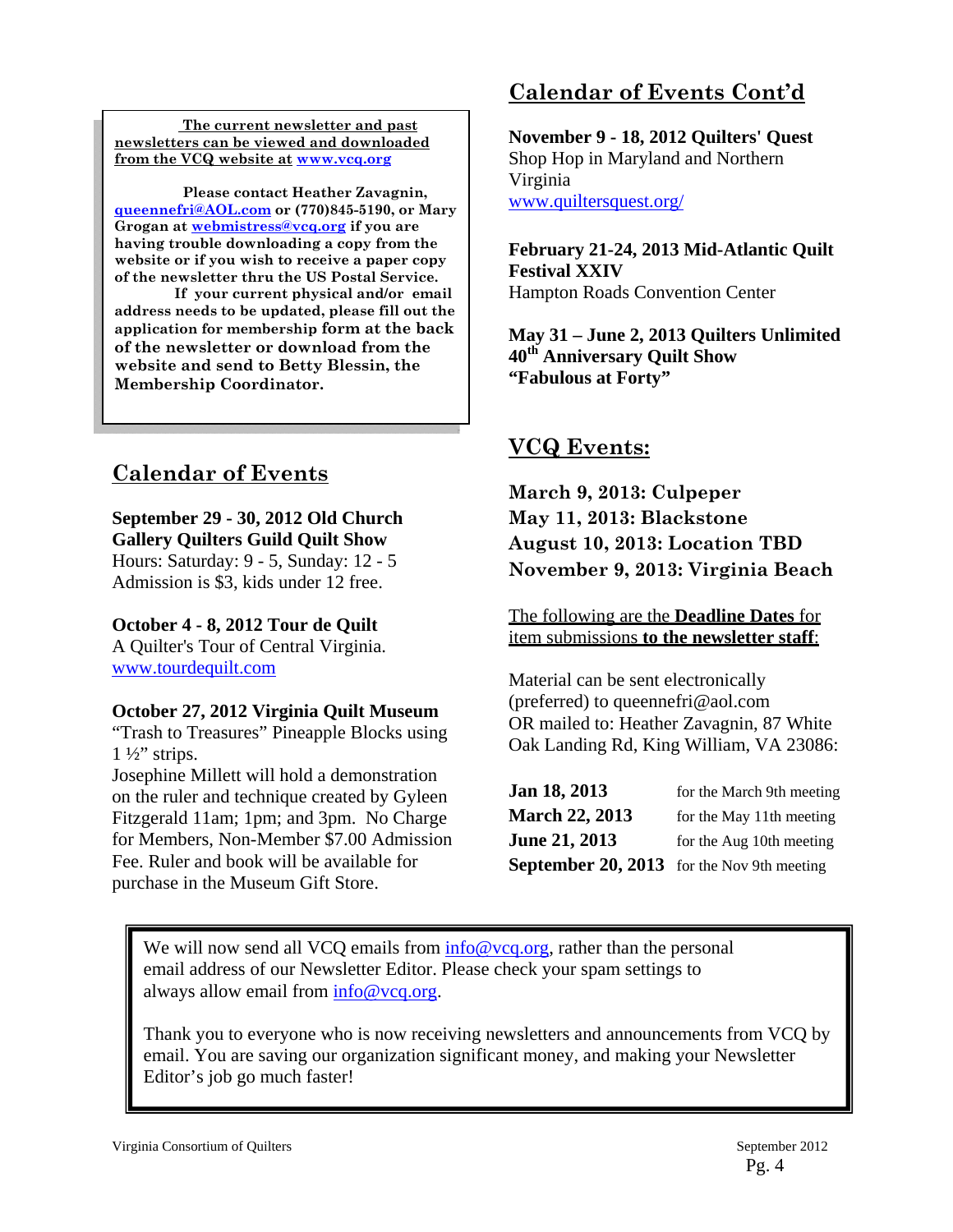

 301 South Main Street, Harrisonburg, Virginia 22801 (540) 433-3818 www.vaquiltmuseum.org

# **Virginia Quilt Museum Hosts Los Hilos de la Vida (The Threads of Life)**

Small story quilts made by Latina women while they learned to speak and write English will be featured at the Virginia Quilt Museum from August 28 to December 15, 2012. Working with fabric and thread, immigrants in Northern California told stories of family, dreams and home. Talking and writing about the meaning of the quilts, they learned to speak English and to use computers. The resulting folk art in fabric is thought provoking and beautiful.

Sponsors of this exhibit include The Community Foundation of Harrisonburg and Rockingham County, Darrin-Mchone Charitable Foundation and James Mchone Jewelry, Inc.

The Virginia Quilt Museum is located at 301 South Main Street, Harrisonburg, VA. It is open Tuesday - Saturday from 10am to 4pm and parking in the municipal lot behind the museum is free. The gift shop contains reasonably priced gifts and mementos of a visit.

**October 10-December 15:** *Little Quilts, Big Talents* final in-house auction **October 27:** Museum Class-Turn your scraps into stunning quilts! by Josephine Millett, call now to reserve your spot **November 3:** 10:30am Board of Directors Meeting and VQM Volunteer Appreciation Day **November 10-November 26:** *Little Quilts, Big Talents* online auction, third collection can be viewed at www.BenefitBidding.com **November 22--23:** Closed for holiday observance **December 1: Victorian Christmas Tea** at 1:30pm - Call for reservations. **December 15:** Museum closes for the season at 4:00pm

Pg. 5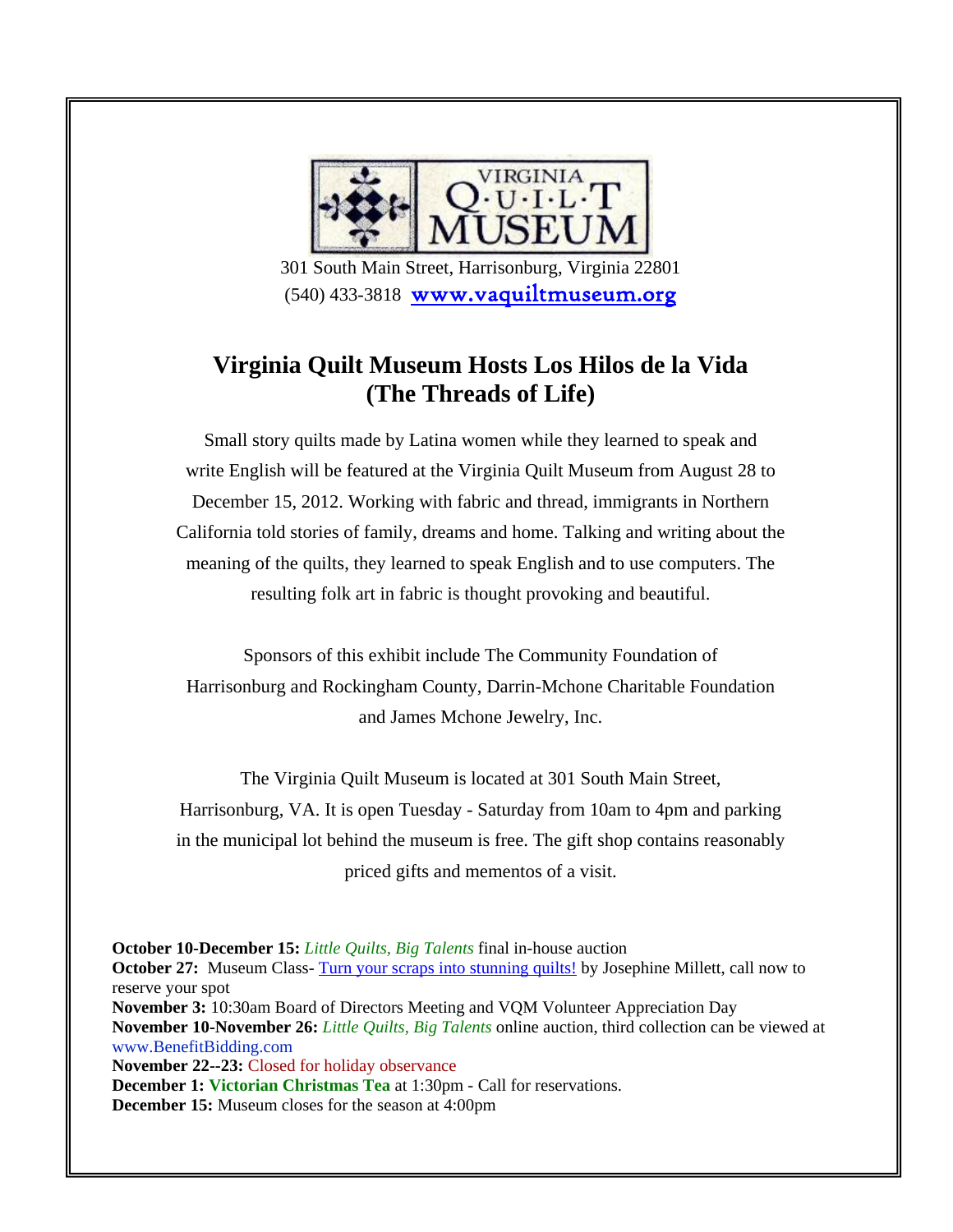#### **NOTE FROM THE TREASURER**

Checking Account balance as of 9/17/12 – \$20,907.17

Money Market Account balance as of 9/17/12 – \$10,366.81

**Join us as we share the latest news from the Shenandoah Valley Quilt Trail.** 



Barbara Roadcap, Chair of the Shenandoah Valley Quilt Trail, cordially invites you to a press event at Bluestone Vineyard, 4828 Spring Creek Road, Bridgewater, VA 22812 on

Thursday, October 4, 2012, at 4:00 p.m. Please RSVP to Barbara Roadcap by Thursday, September 27th, svqt2012@gmail.com or 830-1896.

Complimentary light refreshments and cash bar available. The purpose of the Shenandoah Valley Quilt Trail is to promote our community's rich quilting heritage and our history to local residents and visitors attracted by the tour experience.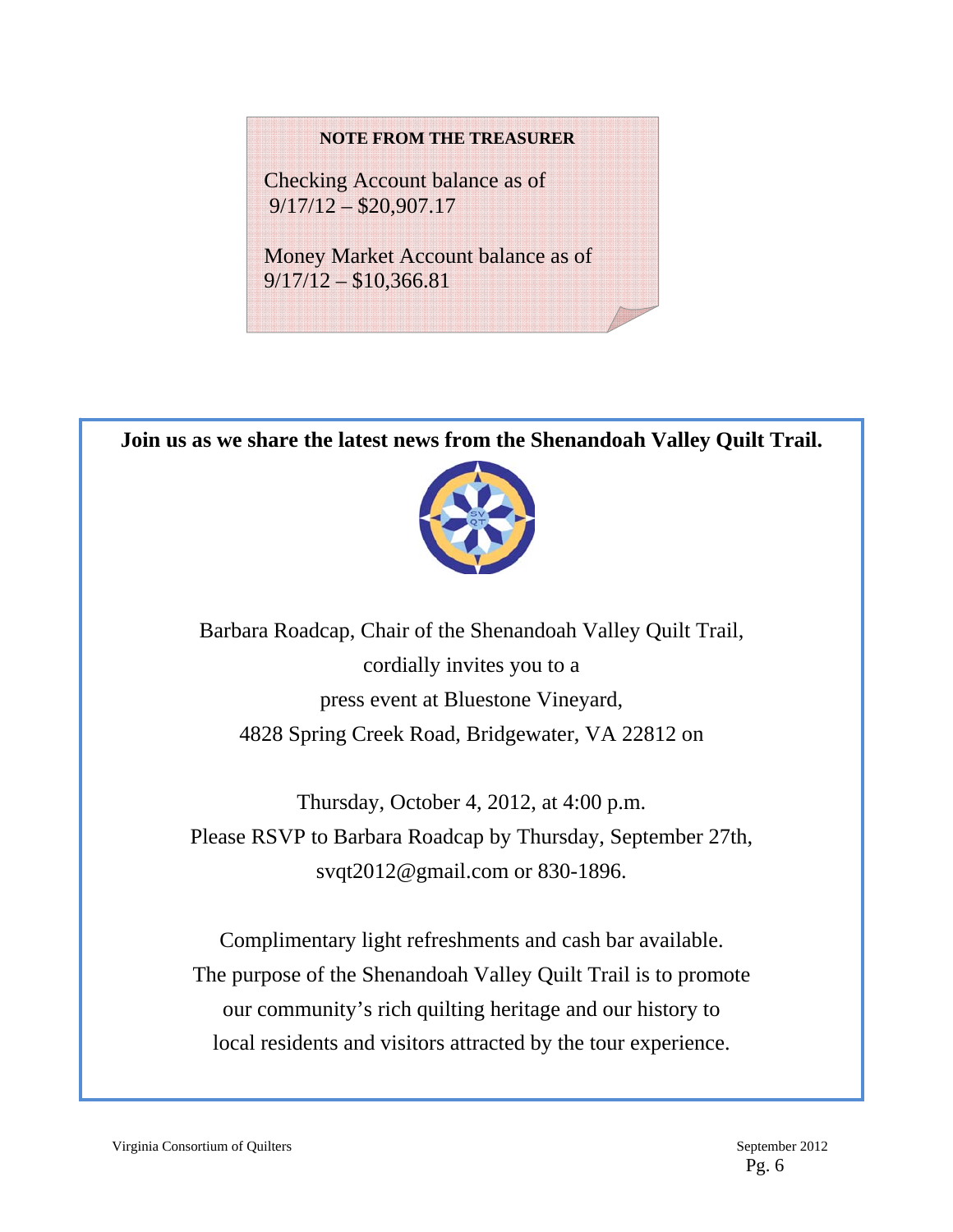# **Virginia Consortium of Quilters 2012 Application for Membership**

| Name: <u>Name:</u> Phone: ( )                                                                                                                                                                                                         |                                      |                                                                      |                         |                |
|---------------------------------------------------------------------------------------------------------------------------------------------------------------------------------------------------------------------------------------|--------------------------------------|----------------------------------------------------------------------|-------------------------|----------------|
|                                                                                                                                                                                                                                       |                                      |                                                                      |                         |                |
|                                                                                                                                                                                                                                       |                                      |                                                                      |                         |                |
| Email address: The address of the set of the set of the set of the set of the set of the set of the pewsletter electronically unless I understand that I will receive the newsletter electronically unless I<br>check the box below.) |                                      |                                                                      |                         |                |
| $( )$ I wish to receive a <i>paper copy</i> of the quarterly newsletter.                                                                                                                                                              |                                      |                                                                      |                         |                |
| Your membership can be paid for multiple years (up to 5 years) with this form. This date will be<br>on your membership card and the mailing label of each newsletter. If dues increase during this<br>period, yours will not.         |                                      |                                                                      |                         |                |
|                                                                                                                                                                                                                                       | (\$20.00 per year up to five years.) |                                                                      |                         |                |
| Renewal Members Only: Please enclose with your payment, application and a self-addressed                                                                                                                                              |                                      |                                                                      |                         |                |
| stamped envelope (SASE) for your membership card.                                                                                                                                                                                     |                                      |                                                                      |                         |                |
|                                                                                                                                                                                                                                       |                                      |                                                                      |                         |                |
|                                                                                                                                                                                                                                       |                                      |                                                                      |                         |                |
| I may be willing to drive others from my area to VCQ meetings. Yes                                                                                                                                                                    |                                      |                                                                      |                         | N <sub>o</sub> |
| Mail to:                                                                                                                                                                                                                              | <b>Martinsville, VA 24112</b>        | <b>Betty Blessin, Membership Coordinator</b><br>105 E. Church Street |                         |                |
| For Membership Only:                                                                                                                                                                                                                  | Ck. No.<br>MCard Date:               |                                                                      | Exp. Year:<br>Name Tag: | Area:          |

Rev. 1/7/2012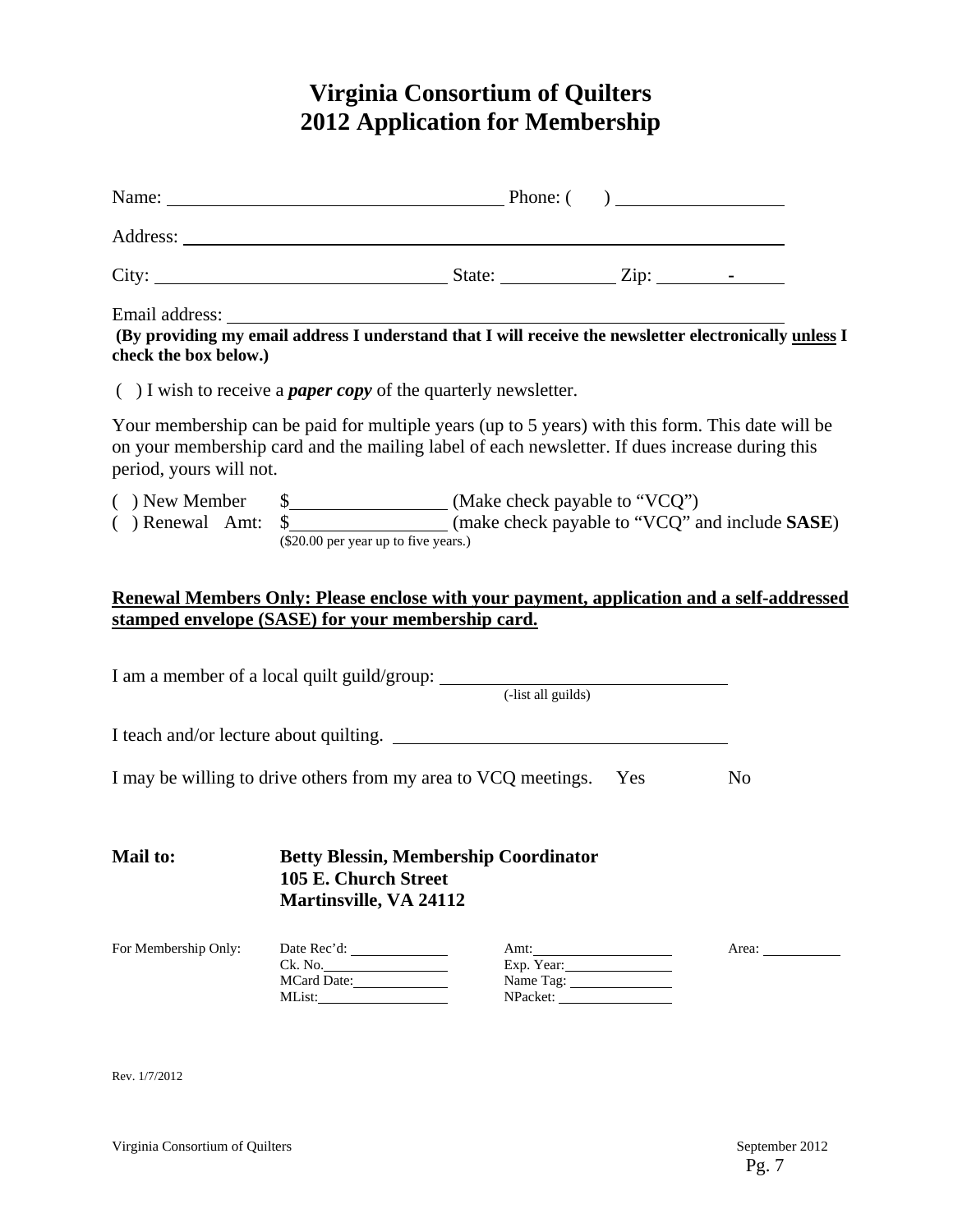## **The Virginia Foothills Quilt Guild will be sponsoring our November 10, 2012 Meeting & Workshop in Martinsville.**

**Accommodations:** Lodging has been a challenge. There is a large soccer tournament in town. Most of the hotels state that they only have single King bed offers left. Quality Inn Dutch Inn in Collinsville has rooms with 2 doubles. Choices of those we contacted are:

**Quality Inn-Dutch Inn Hotel and Restaurant**, located at 2360 Virginia Avenue, Collinsville, VA 24078, which is north of Martinsville on U.S. 220 Business South. It is a two story hotel with no elevator, outside corridors. Phone 276-647-3721, mention VCQ. **Rate is \$69.95 for two people.** Any additional person(s) in your room is \$10 extra for each, which provides the breakfast ticket. The room rate includes a full hot breakfast buffet for everyone.

See President's note on front page for information on the Piedmont Arts Center Friday night, November 9, 6 pm. opening quilt exhibit reception.

### **Directions from Dutch Inn to Piedmont Art Center (total 3.7 miles)**

 GO SE on Business 220 (Virginia Ave) @ 2.2 miles (The Sewing Studio is 3.9 miles from the hotel on Business 220 in same direction) Turn Left onto VA 457 (Layette St) Bear right onto VA 457 Continue onto W. Church St. .8 miles Turn right onto Bus US 58 (Starling Ave)

**The Jameson Inn,** located at 378 Commonwealth Blvd, Martinsville, 24112-off US 220 Business. Phone (276) 638-0478 One King Bed available for \$89.99; 3 story; interior corridors, continental breakfast

**Hampton Inn**, located 50 Hampton Drive, Martinsville, 24112, phone 276-647-4700 \$89.99, interior corridors

**Comfort Inn**, located 1895 Virginia Avenue, Martinsville, 24112, phone 276-666-6835, \$89. Interior corridors

**Visit the Sewing Studio, 1310 Memorial Blvd. S, (on Business 220 S in the VA Center) Martinsville (276) 632-5700 www.thesewingstudio.com. They will be OPEN until 9:00PM.**

| <b>Meeting Location:</b> | <b>First Baptist Church of Martinsville</b> |  |  |
|--------------------------|---------------------------------------------|--|--|
|                          | 23 Starling Ave, Martinsville, VA 24112     |  |  |
|                          | Phone: 276-632-6336                         |  |  |

### *Since we are meeting at the First Baptist Church, we are not allowed to have vendors.*

### **Notes from Debi:**

Your registration form and check to VCQ must be **postmarked by Friday, October 26, 2012** to receive the \$10 early registration discount. **Any cancellations must be made by Friday, October 26, 2012 to get a refund.**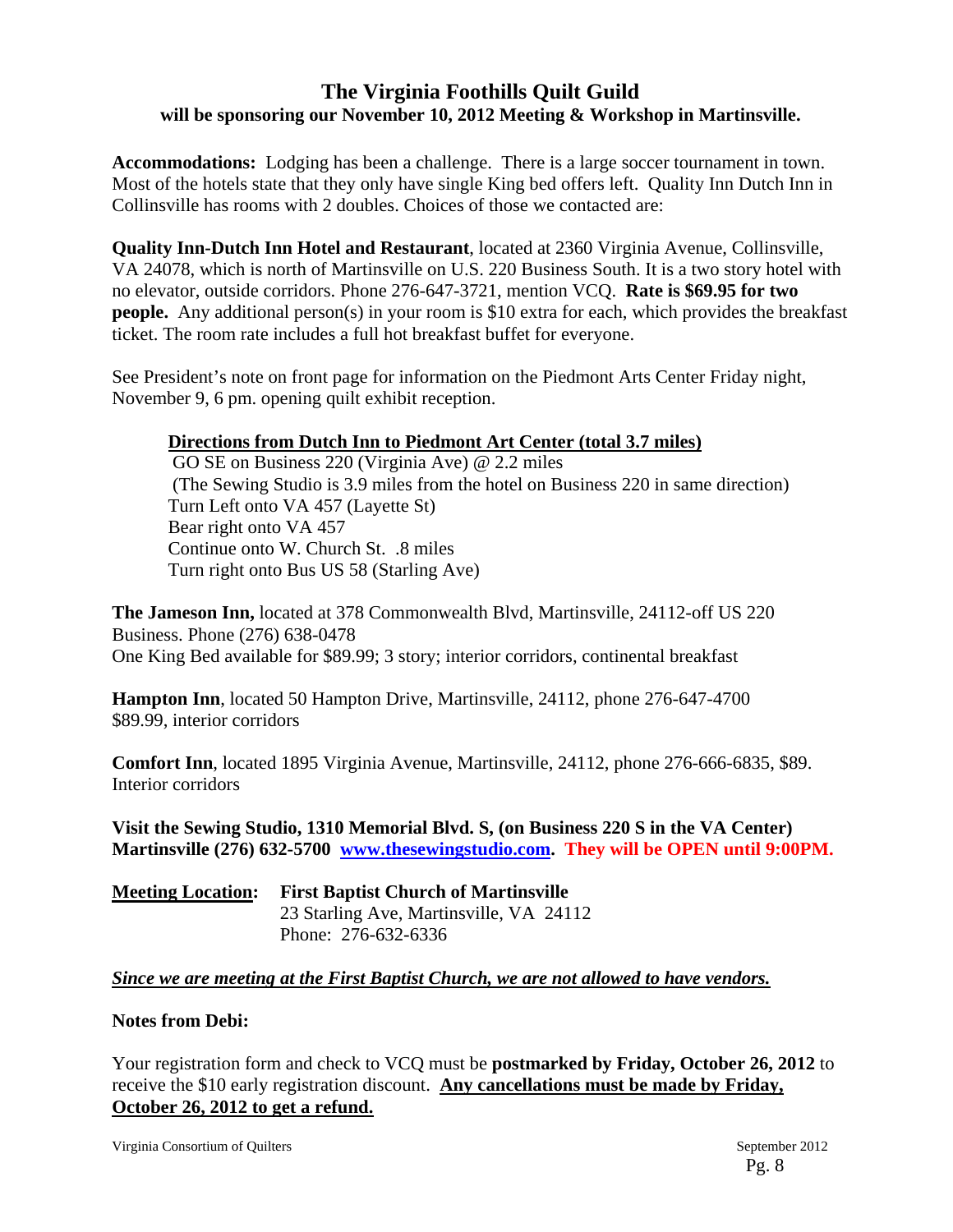Please fill out your registration form completely and don't forget to pick **THREE** classes. Get your registration form in as soon as you get your newsletter, especially if you want your first choice.

*If possible, please enclose a return address label with your form to address a postcard*.

## **You will receive a postcard with your class confirmation; bring your postcard – it is your lunch ticket and entry for the door prize drawing.**

**Wear your nametag** to the meeting so we can put names and faces together.

We will be scheduling meetings all over the state  $-$  if you know of any good teachers or vendors, please contact Debi Harding at debi.harding@wellsfargo.com or **757-615-7758**.

Saturday, November 10, 2012 Meeting Schedule:

| $8:00 - 9:00$ am            | Registration, coffee   |
|-----------------------------|------------------------|
| $9:00 - N$ oon              | Morning class period   |
| $12:00 - 12:45$ pm<br>Lunch |                        |
| $12:45 - 1:30$ pm           | Business meeting       |
| $1:30 - 3:30$ pm            | Afternoon class period |
| $3:45 - 4:15$ pm            | Show and Tell          |

### **Workshops/Classes**

**Class A:** *"Whimsical holiday table runner" by Susan Feeny, The Sewing Studio* 

## *Skill Level – All skill levels*

**Machine Class** – Just in time for the holidays. A fast gift for yourself or someone else.

## **Supply List:**

Sewing machine with zigzag or other decorative stitches that can be used in appliqué. Don't forget your electric cord and foot pedal. Sharp scissors. Embroidery machine needles size 11 to 14. Applique pressing sheet. You can bring your own fabrics and threads or



purchase a kit. Threads: green for tree, gold for stars, white or red for garland. ½ yd trans web or wonder under. Fabric: center panel 12" x wof. Outer edges and backing 18" x wof. Fusible fleece 1 piece 11 ½" x wof, 2 strips 1 ½" x wof. Scraps of green for tree, gold for star and tree trunk, red/white stripe fleece. \$25 kit fee. Or you can get kit without threads for \$16.00 Optional: Serge protector, drop cord, portable iron and pad.

**About Your Teacher – Susan Feeny is the daughter of Brenda Feeny, owner of The Sewing Studio (www.thesewingstudio.com) (276) 632-5700**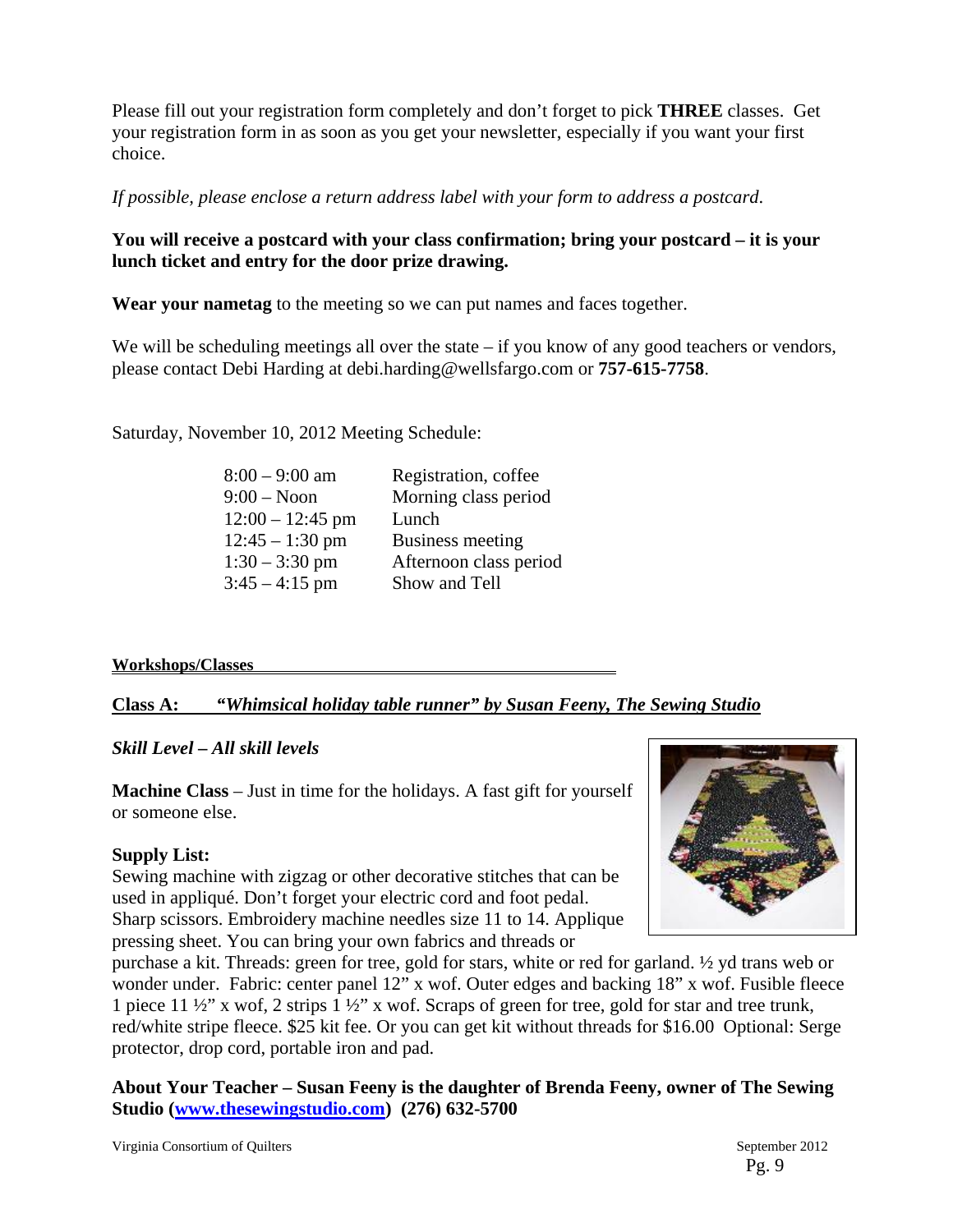### **Class B: Country Cottage Hand Pieced Block– by Karan Fisher**

I will provide kits for \$10 that will include directions, pattern & all fabric for pieced top & backing. Pieces will be cut to size. Fabrics will vary. Purchase kits from teacher directly. Hand piecing techniques will be demonstrated/taught. Students should be able to complete this block in class.

**Hand Class - Supply List:** Bring basic hand sewing supplies, good pointy sharp scissors, mechanical pencil(s), Add a 1/4" Ruler or a 1" x 6" Ruler for marking, hand pressing tool and a good pair of eyes (glasses).

**About Your Teacher – Karan Fisher**, I have been doing hand work since I was a little girl making clothes for my dolls. I started quilting in 1998 at the encouragement of dear friends who are quilters. Besides, I needed to find a hobby or passion to take up my time when I retired from active duty in the U. S. Navy in 1994. Quilting is my obsession, passion & therapy. I love to share this creative art with anyone who wants to learn or gain knowledge of quilting, traditional or innovative styles.

### **Class C: Gift Bag Plus, by Abby Geddes**

Here are some quick and easy gift ideas, including the gift bag! Buy your kit for \$12 and get

everything you need to finish these projects. All kits will be in coordinated fabrics with a variety of fabrics available including seasonal and generic. Purchase extras to finish your holiday projects! There will be a few extra surprise instruction sheets which we will make in class if time permits or that you can easily make at home. Come join the fun and get a jump on holiday gifts.

### **Machine Class**

**Skill level:** Moderate beginner with good machine skills **Supply List:** Sewing machine in good working order,

rotary cutter and mat, standard sewing kit. Neutral thread. A size 14-16 needle is helpful**. Kit Fee: \$ 12 -** includes everything needed to make the items: all fabric, fusible interfacing, zipper and notebook specifically for the holder

OR bring 3-4 fat quarters, 1 yard Steam a Seam 2 Lite, and 1 nylon zipper, 7-12" long.

Abby has been quilting for 35 years and teaching bags, gift items and wool applique for 5 years.



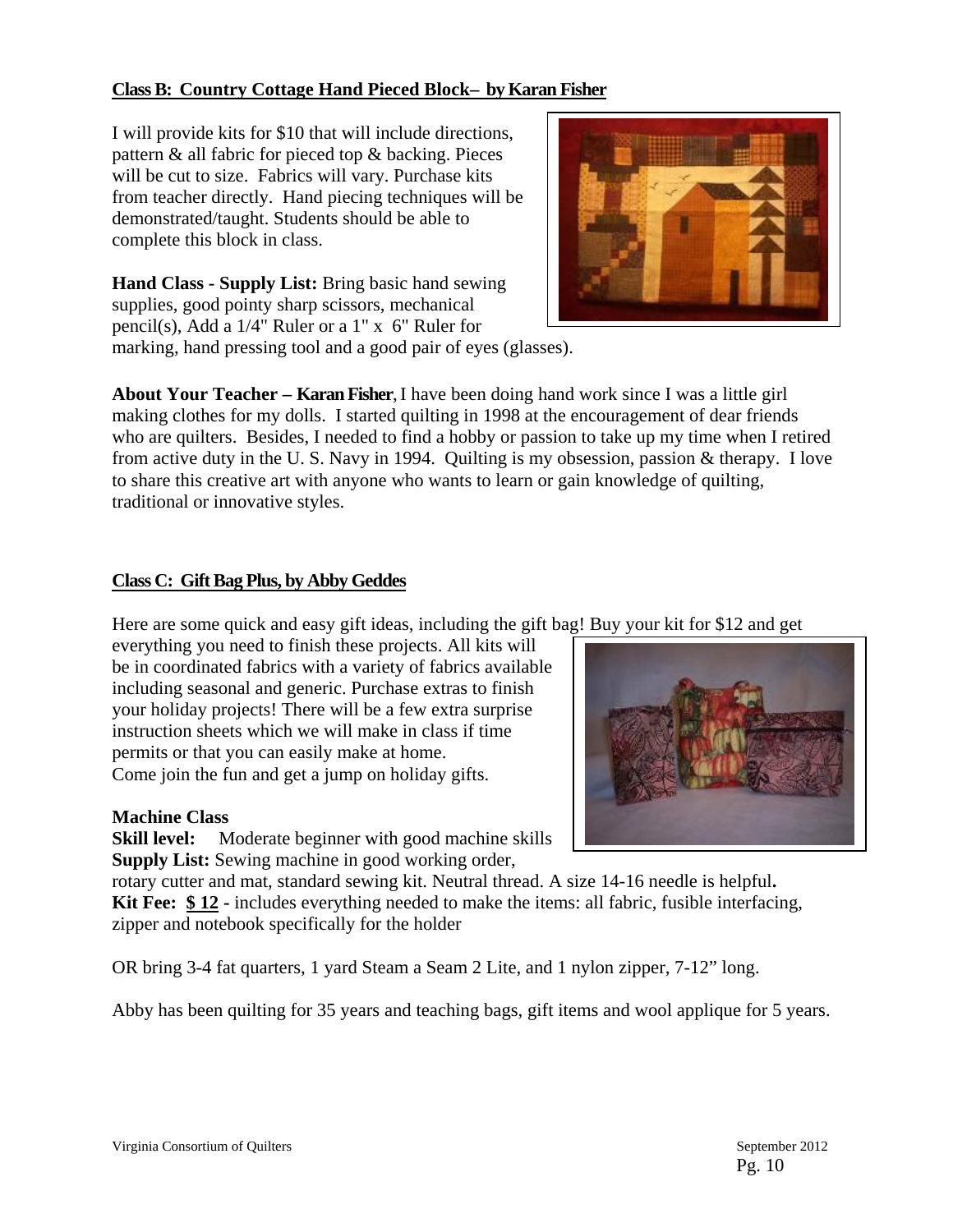### **Class D: Foster Children Pillowcases by Faye Hannah and Debi Harding**

Come sew and relax while contributing to VCQ's community service project. We will be sewing 70 pre-cut kits to see how many we can complete to distribute during the holidays. Bring your sewing machine and basic sewing supplies and help us with the pre-cut kits or bring your own fabric to donate and instructors will help you cut and assemble. Each pillowcase requires 3/4 yard (wof) fabric for body, 2 inch (wof) fabric for strip, and 1/4 yard (wof) fabric for cuff. Fat quarters cannot be used for this project.

**Class E: Come Quilt with Me** Bring your own project, hand or machine, and sit and quilt with others.

# **VCQ September Membership Update**

Greetings to all VCQ members. Through September 16 we are 263 members strong. Welcome to the 37 new members this year and thanks to the 226 members who have renewed. Several current members have gotten a head start on their end of the year tasks by sending in their membership renewals. 93 members have paid through 2013, 46 through 2014, 20 through 2015, 11 through 2016 and 1 through 2017. Don't forget that you may pay for up to five years at a time.

Our membership stretches across Virginia and beyond. Here are the areas with the number of members in each one

- Area 1; Northern  $VA 34$
- Area 2; Northern Shenandoah Valley 19
- Area 3; Roanoke/Southern Shenandoah Valley 26
- Area 4; Charlottesville-Lynchburg, Culpeper  $-21$
- Area 5; Richmond– 31
- Area 6; Fredericksburg  $-22$
- Area 7; Southwest  $-15$
- Area 8: Peninsula  $53$
- Area 9; Tidewater 31
- Area 10; Outside Virginia 11

Enjoy your membership in VCQ. Make new friends, participate in the quarterly meeting and classes, finds ways to become more involved in the direction of VCQ and spread the word about VCQ to potential new members. *The more the merrier.*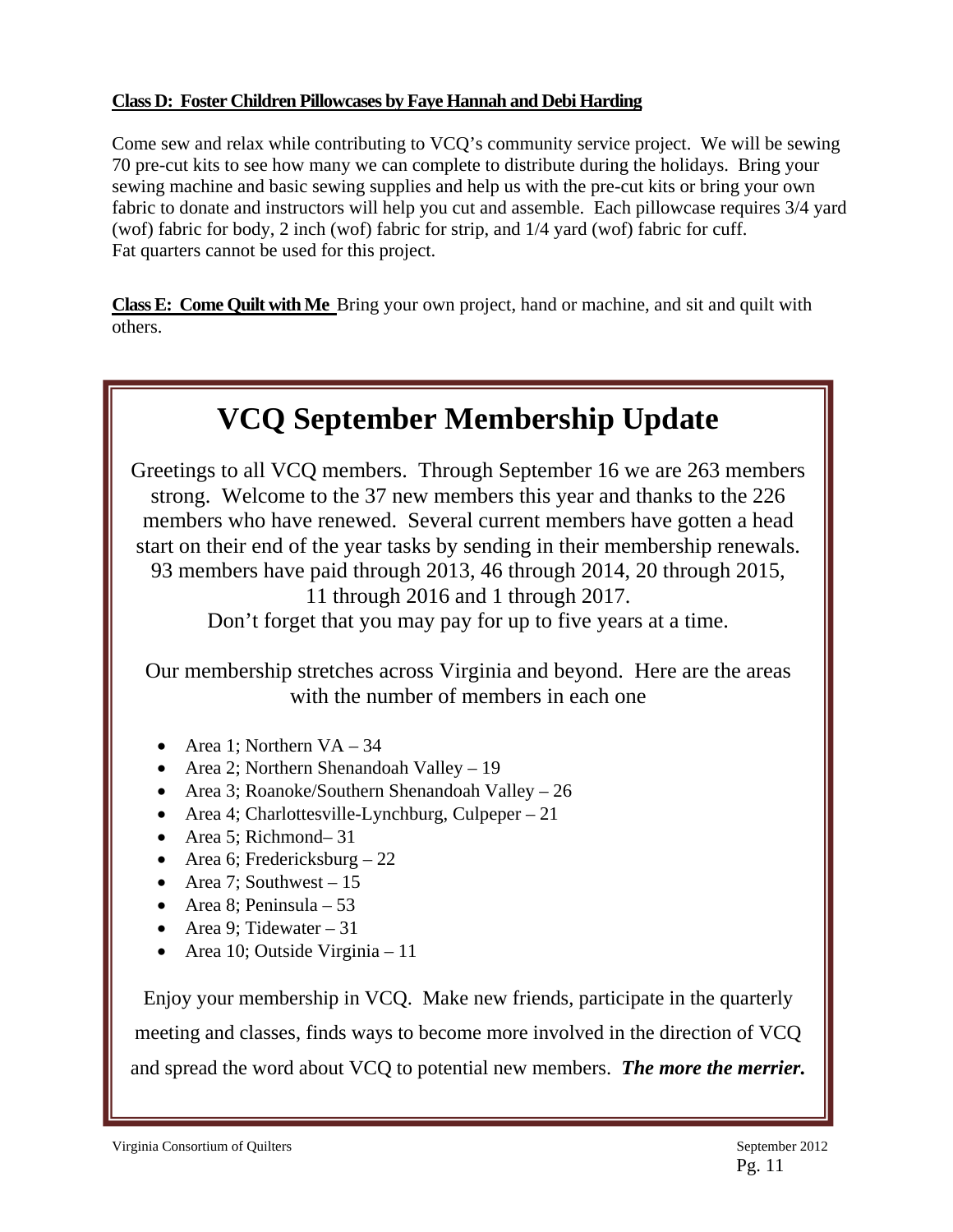#### **VCQ CLASS REGISTRATION FORM**

**Registration form deadline**: To receive the \$10 early registration discount, must be postmarked by *Friday, October 26, 2012.* Please fill out completely and please **PRINT**.

| Name    |       |      |              | Member_______ Non-Member_____ |
|---------|-------|------|--------------|-------------------------------|
| Address |       |      |              |                               |
|         |       | City | <b>State</b> | Zip                           |
| Phone   | Email |      |              |                               |

#### **Will you be attending the Art of the Quilt Opening Reception Friday at 6pm? Yes No**

Choice of Workshop (includes lunch). Circle letters and indicate choice on line.

Class A: Whimsical Holiday Table Runner by Susan Feeny

Class B: Country Cottage Hand Pieced Block by Karan Fisher

Class C: Gift Bag Plus by Abby Geddes

Class D: Foster Children's Pillowcases by Faye Hannah and Debi Harding- \$25 member cost

Class E: Come Quilt with Me

1st choice 2nd choice 2nd choice 3rd choice

| Cost                                     | <b>If postmarked by Oct</b><br>26, 2012 | <b>Full cost after</b><br>10/26/2012 |
|------------------------------------------|-----------------------------------------|--------------------------------------|
| Member, Workshops - A, B & C             | \$30                                    | \$40                                 |
| Member, Come Quilt with Me -             | \$25                                    | \$35                                 |
| Workshops - D & E                        |                                         |                                      |
| Non-member, Workshops - A, B & C         | \$45                                    | \$55                                 |
| Non-member, Come Quilt with $Me - D & E$ | \$35                                    | \$45                                 |
| Host Guild Non VCQ committee member      | \$10** lunch only                       |                                      |

\*\*A host guild non-VCQ committee member may register as a guest only for \$10 to include lunch and the business meeting. A non-VCQ visitor may attend any business meeting only and both must pre-register in order to have an accurate count for lunch.

Amount enclosed:  $\$\$$  Kit fee, if any, is paid to teacher at time of class.

Are you willing to be a class helper? Yes No

Are you bringing a sewing machine to **Come Quilt with Me**? Yes No

Special lunch requirements: Box lunches with a sandwich will be provided Vegetarian Gluten-free Allergic to

Send class registration form and your check **payable to VCQ** to **Debi Harding 2356 Bizzone Circle Virginia Beach, VA 23464** 

Questions? Contact Debi Harding at (757) 615-7758 or debi.harding@wellsfargo.com